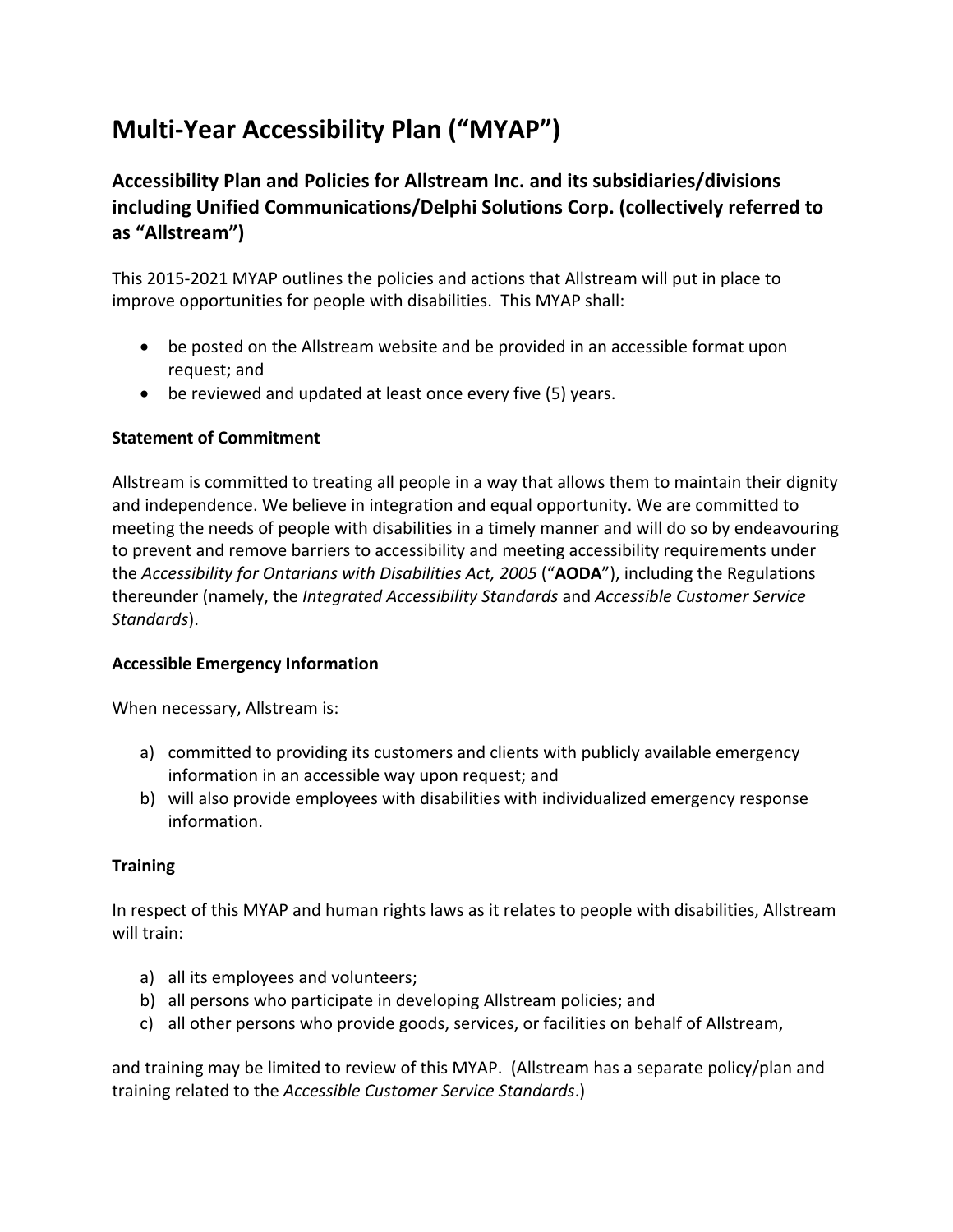The timing of training on the MYAP for the above individuals is as follows:

- a. as soon as reasonably practicable; and
- b. ongoingly in respect of any changes to the MYAP.

Allstream is taking the necessary steps to ensure employees are provided with the training needed to meet Ontario's accessibility laws, including the following:

- making training materials available on the Allstream intranet;
- tracking who has completed training.

#### **Information and communications**

Allstream is committed to endeavouring to meet the communication needs of people with disabilities. If necessary, we will seek feedback from people with disabilities to determine their information and communication needs.

Taking into consideration, among other things,

- a) the availability of commercial software or tools or both; and
- b) the significant impact on an implementation timeline that was planned or initiated before January 1, 2012,

Allstream will, where required, take reasonable steps to make all new internet websites/web content or an existing website undergoing a significant refresh (when published after January 1, 2012) conform with Web Content Accessibility Guidelines **(WCAG) 2.0, Level A** by **January 1, 2014**. This may include obtaining advice or feedback (including estimated costs/budgetary impacts) from Allstream's web developer or technical experts in the event of any significant refresh, new internet websites and/or web content.

To ensure existing feedback processes are accessible to people with disabilities upon request, on its website, Allstream:

- will post the feedback process;
- advise that feedback may be provided to Allstream by email, fax, or phone; and
- upon request, will provide documents required under AODA in a format that takes into account a person's disability.

Allstream will take the following steps to make sure all publicly available information about Allstream's goods, services and facilities is made accessible upon request by **January 1, 2016**:

assess Allstream's information;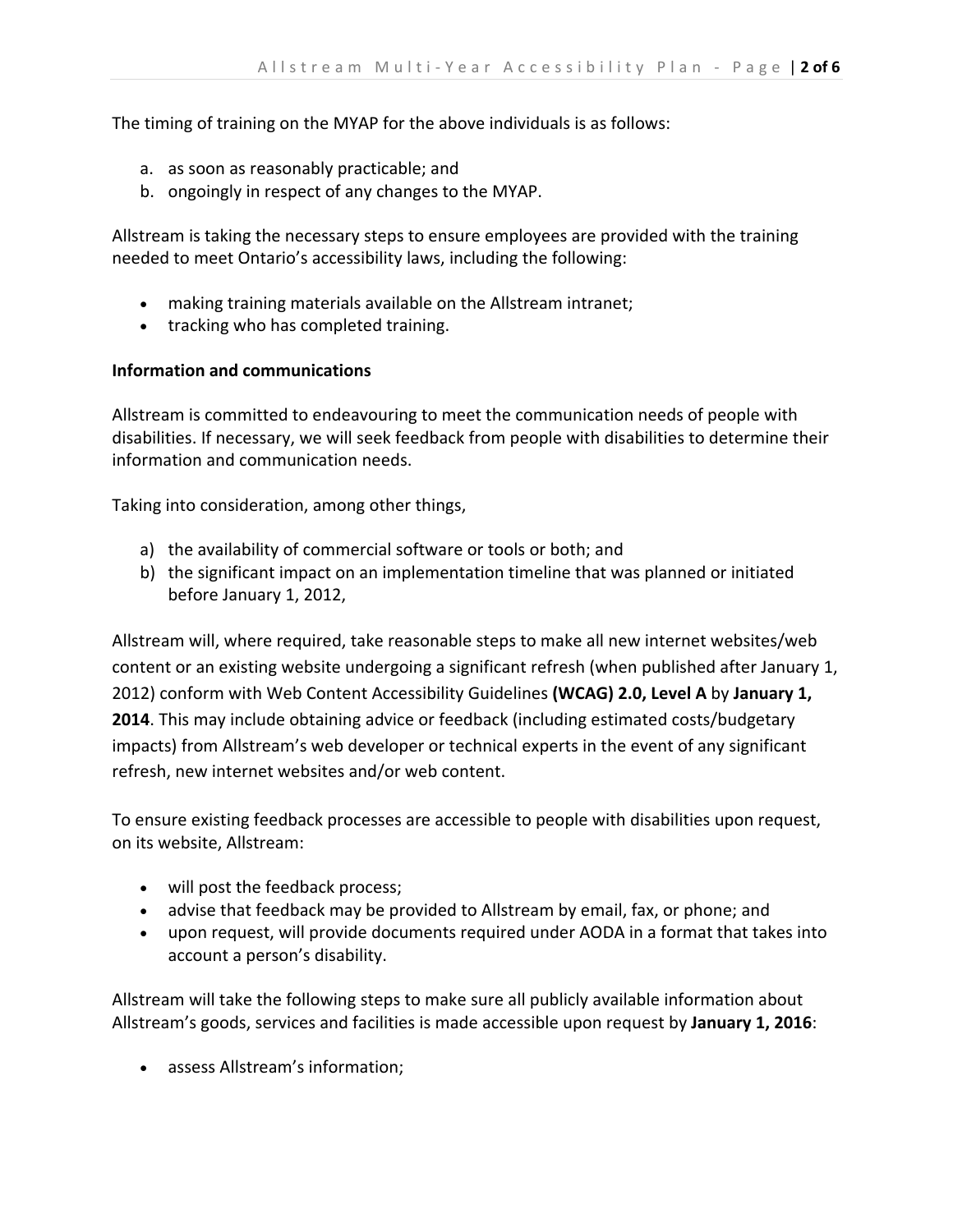- provide or arrange for the provision of accessible formats and communication supports upon request, in a timely manner, taking into account the person's accessibility needs;
- work with the requester to figure out how to meet their needs;
- let the public/customers know that Allstream will make information accessible upon request, e.g., by way of a note on our website or promotional materials.

To make all websites and content conform with **WCAG 2.0, Level AA** by **January 1, 2021**, Allstream will work with its web developer/technical experts to assess and plan so that all public websites and all web content on those sites published after January 1, 2012 conform with **WCAG 2.0 Level AA**, other than providing captions on live videos or audio descriptions for pre‐recorded videos.

#### **Employment**

Allstream is committed to fair and accessible employment practices.

By **January 1, 2016**, we will take the steps below to notify the public and staff that, when requested, Allstream will accommodate people with disabilities during recruitment, hiring, and assessment. Unless otherwise specified in the list below, we shall meet such employment requirements by **January 1, 2016**.

# **Making Hiring Accessible:**

- o let job applicants know that we will accommodate disabilities during the selection process (e.g., post the information on our website or include it in job postings, call applicants directly or speak to them in person, and/or write them a letter or send an email);
- $\circ$  if accommodation is requested, consult with them and make adjustments that best suit their needs;
- $\circ$  notify successful applicants of our policies for accommodating employees with disabilities (e.g., include the information in the offer letter or in a separate email, call applicants directly or speak to them in person).

# **Supporting Employees with Disabilities:**

- $\circ$  notify staff about policies for supporting employees with disabilities, and we have the flexibility to do this in a way that best suits Allstream's culture and business practices, such as by using:
	- **newsletters;**
	- **emails**;
	- memos;
	- our internal website;
	- bulletin boards;
	- **staff meetings; and**
	- one-on-one conversations;
- o tell employees about these policies when:
	- we hire new employees; and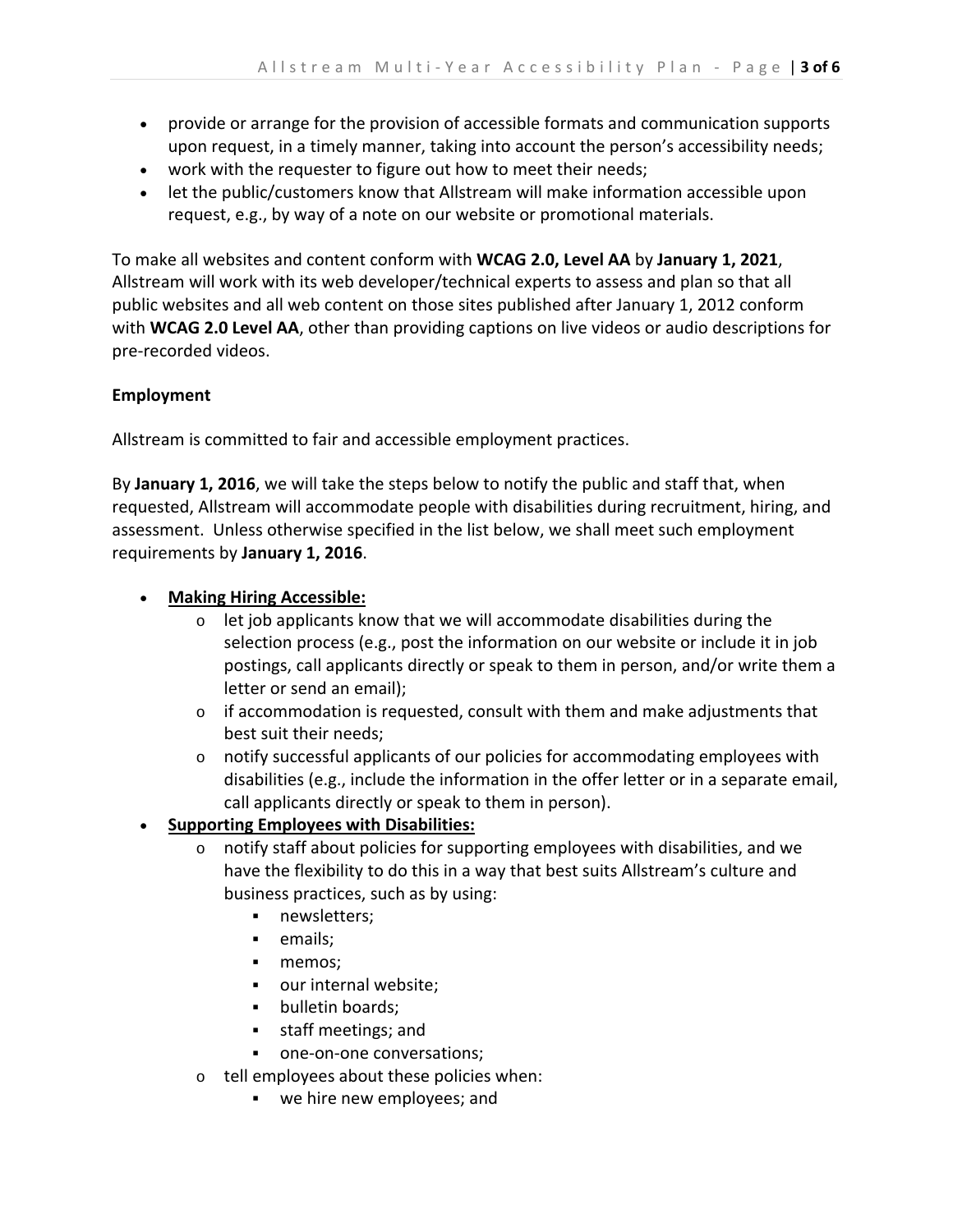- **we change the policies;**
- o make workplace information accessible to employees by:
	- providing requested information in an accessible format or with communication supports suited to the employee's individual needs;
	- talking to employees with disabilities to learn what will help them to access workplace information;
- o help employees with disabilities stay safe:
	- as of **January 1, 2012**, if we know an employee with a disability might need help in an emergency, we:
		- give them individualized emergency response information;
		- obtain their consent, then share this information with anyone designated to help them in an emergency;
		- **•** review the emergency response information when:
			- the employee changes work locations;
			- we review the employee's overall accommodation needs;
			- we review Allstream's emergency response policies;
- $\circ$  develop individual accommodation plans for employees with disabilities in a clear and consistent way, that is:
	- we outline what we will consider when we need to develop such a plan, such as how we will:
		- **EXED** involve employees in the development of their plans;
		- assess the accommodation needs of employees;
		- protect the privacy of employees' personal information;
		- **Fig.** if applicable, tell employees why we would deny a request for an accommodation plan;
		- provide plans in accessible formats, as needed; and
		- **Fig.** review and update plans with employees;
	- in most cases, employees with disabilities will tell us if they require accommodation; however, we may be proactive in that if we see that an employee has a disability that may require accommodation, we may initiate a conversation to find out how we can accommodate their needs;
	- **•** when we create such plans, we outline:
		- the accommodations we will provide;
		- how we will help our employees stay safe in an emergency;
		- accessible formats and communications supports our employees need; and
		- how and when we will review and update the plans; and
	- we keep this information private;
- $\circ$  help employees with disabilities return to work, that is, we will:
	- outline the steps we will take to help our employees return to work when they:
		- have been absent because of a disability; and
		- need some form of disability-related accommodation to return to work;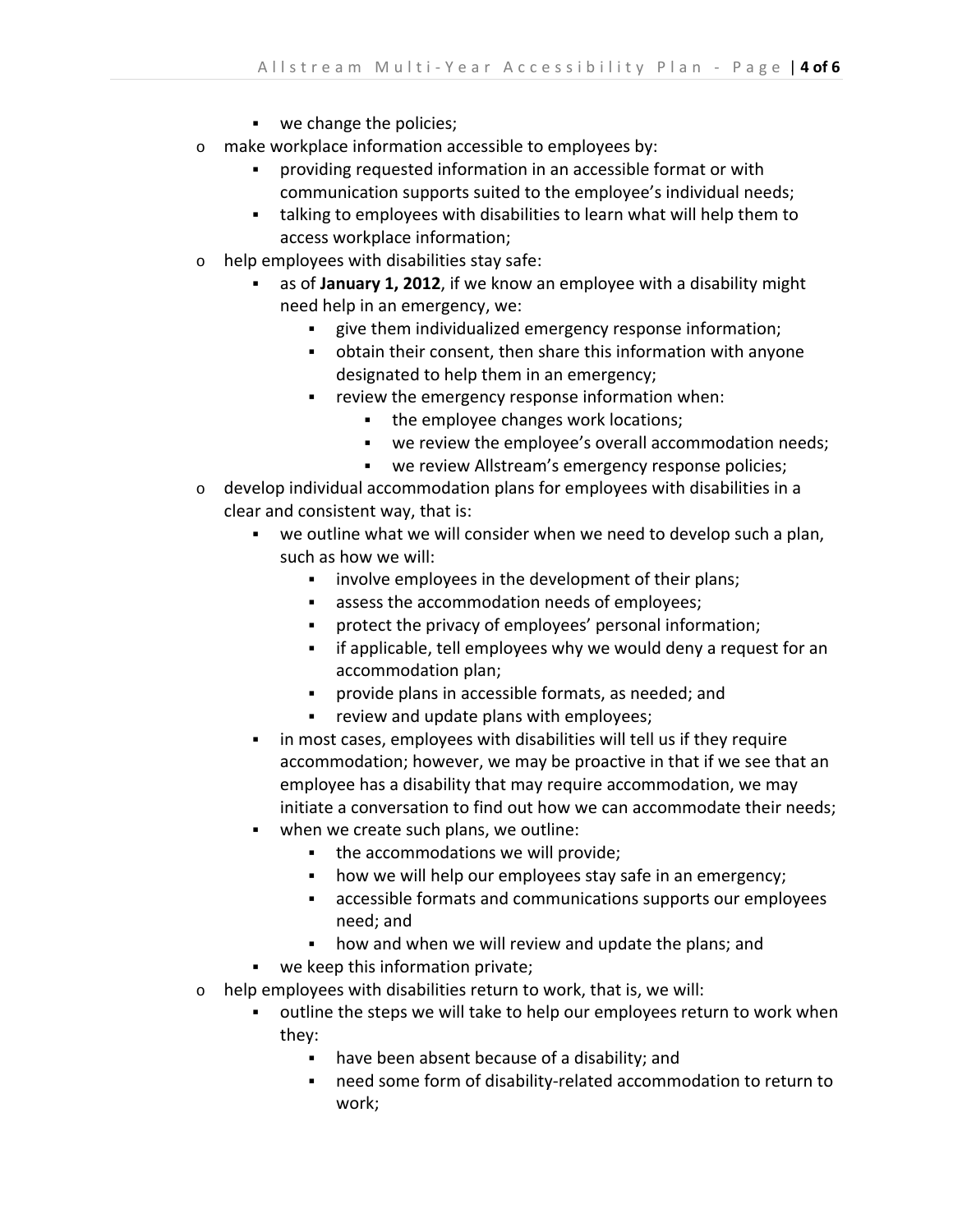- take into consideration temporary, recurring and permanent disabilities;
- determine whether employees will need some form of employmentrelated accommodation to return to work effectively and, if so, create an accommodation plan;
- o make performance management, career development and job changes accessible to employees by:
	- taking into account the accessibility needs of our employees and any accommodation plans, for example:
		- re: performance management:
			- reviewing employees' accommodation plans to understand their needs and determine if adjustments are needed for their success;
			- making performance management documents available in accessible formats, when requested;
			- providing feedback and coaching of employees in an accessible way;
		- re: career development: considering what accommodations are needed to learn new skills or take on more responsibilities in their current position; and
		- $r$  re: job changes: thinking about what could be done to help employees with disabilities succeed in other positions at Allstream when they change jobs.

#### **Design of Public Spaces**

At present, Allstream is not required to meet the *Integrated Accessibility Standards* for the Design of Public Spaces because Allstream has no foreseeable plans for new construction of or redevelopment or major modifications to public spaces on or after January 1, 2017. Examples of such public spaces are:

- Outdoor public eating areas like picnic areas;
- Outdoor paths of travel, like sidewalks, ramps, stairs, curb ramps, rest areas and accessible pedestrian signals;
- Accessible off‐street parking; and
- Service-related elements like service counters, fixed queuing lines and waiting areas.

Allstream is not required to meet the *Integrated Accessibility Standards* for the Design of Public Spaces when Allstream does any of the following:

- unplanned changes to public spaces (e.g., emergency repairs);
- maintenance (e.g., minor repairs); and
- environmental mitigation/restoration.